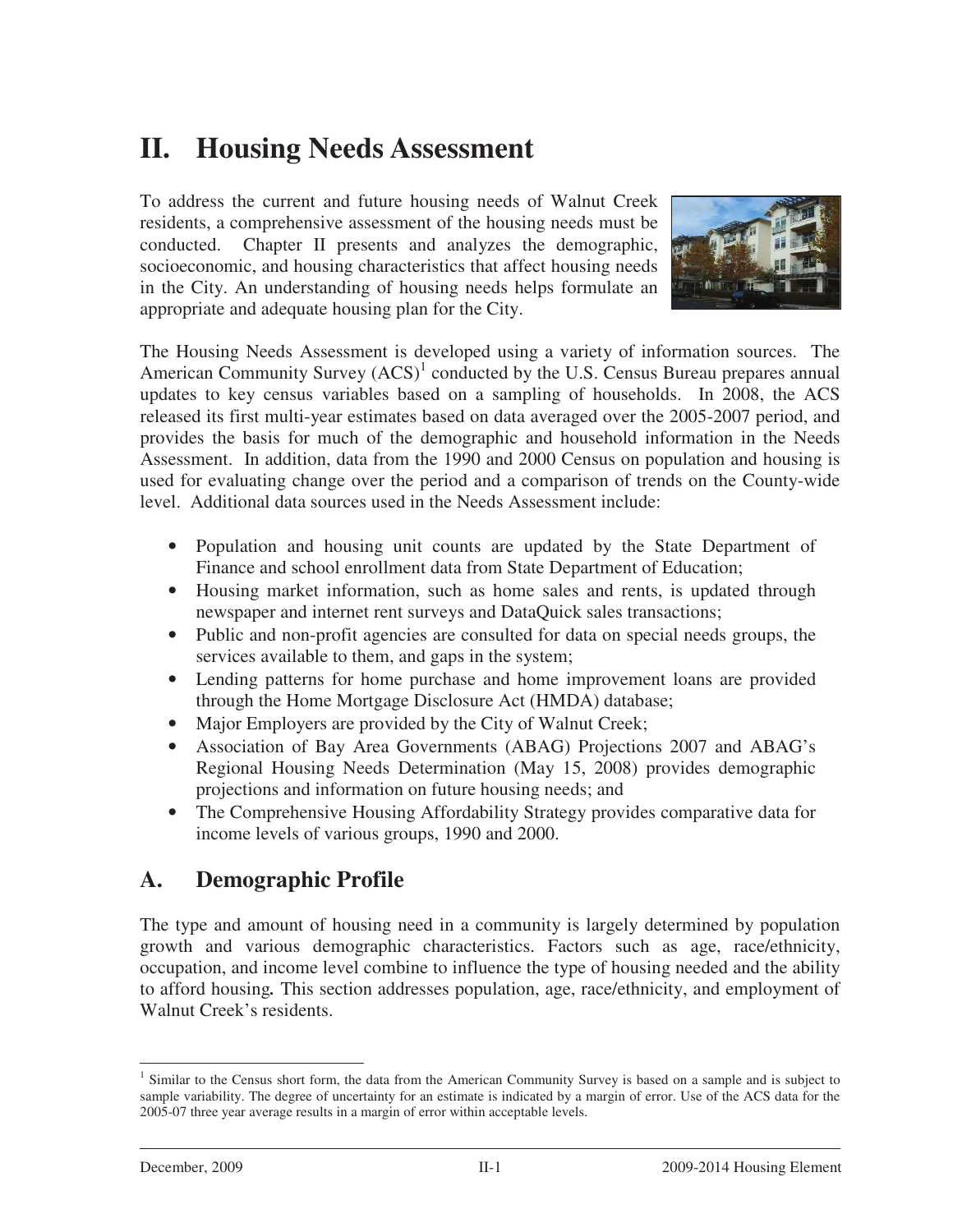#### **1. Population Trends**

 Walnut Creek is the fourth largest city in Contra Costa County with a 2009 population of 65,860. Table II-1 presents population growth trends in Walnut Creek from 1990-2009. In the years from 1990-2000, Walnut Creek's population increased by a modest seven percent, less than half the growth rate of the County as a whole. From 2000-2009, the City increased in population by just one percent, similar to the adjacent cities of Concord, Lafayette, and Pleasant Hill, yet in contrast to the more robust 12 percent population growth evidenced Countywide.

| Population Growth Trends |         |         |              |                       |               |  |
|--------------------------|---------|---------|--------------|-----------------------|---------------|--|
| <b>Jurisdiction</b>      | 1990    |         | 2009<br>2000 | <b>Percent Change</b> |               |  |
|                          |         |         |              | $1990 - 2000$         | $2000 - 2009$ |  |
| Concord                  | 111,348 | 121,710 | 124,599      | $9\%$                 | $2\%$         |  |
| Lafayette                | 23,501  | 23,463  | 24,087       | $0\%$                 | 3%            |  |
| Martinez                 | 32,038  | 36,167  | 36,348       | 13%                   | $1\%$         |  |
| Pleasant Hill            | 31,585  | 32,847  | 33,547       | $4\%$                 | $2\%$         |  |
| <b>Walnut Creek</b>      | 60,569  | 64,583  | 65,306       | 7%                    | $1\%$         |  |
| Contra Costa County      | 803,732 | 948,816 | 1,060,435    | 18%                   | 12%           |  |

| Table II-1:                     |
|---------------------------------|
| <b>Population Growth Trends</b> |

 *Sources: 1990, 2000 Census; State Department of Finance 2009 - Population and Housing Estimates* 

 The Association of Bay Area Governments (ABAG) produces population estimates as part of its program to project future growth in the Bay Area. The latest projections series, *Projections 2007*, estimated Walnut Creek's 2005 population at 66,200 and projects a constant two to three percent increase in population in each of the 2005-2015 and 2015-2025 periods, resulting in an estimated 2025 population of 73,300. Countywide population projections are all projected at a higher rate of growth than Walnut Creek, with a steady four percent increase projected during 2005-2025.

#### **2**. **Age Characteristics**

 A community's housing needs are determined in part by the age of its residents. Each age group has distinct lifestyles, family type and size, income levels, and housing preferences. As people move through each stage of their life, their housing needs and preferences also change. Therefore, evaluating the age characteristics of a community will help to identify the housing needs of its residents.

Table II-2 summarizes the age characteristics of Walnut Creek residents in 1990 and 2005- 2007 and compares this with the County as a whole. Like many communities nationwide, Walnut Creek's population is aging. The City's median age was 45.1 in 2000 and had increased to 48.1 years by 2005-07. This is in contrast to the significantly lower Countywide median age of 37.7 (2005-07). Factors contributing to this shift in the City's age structure include an aging in place of young adults into the middle age bracket, a dramatic

2009-2014 Housing Element II-2 December, 2009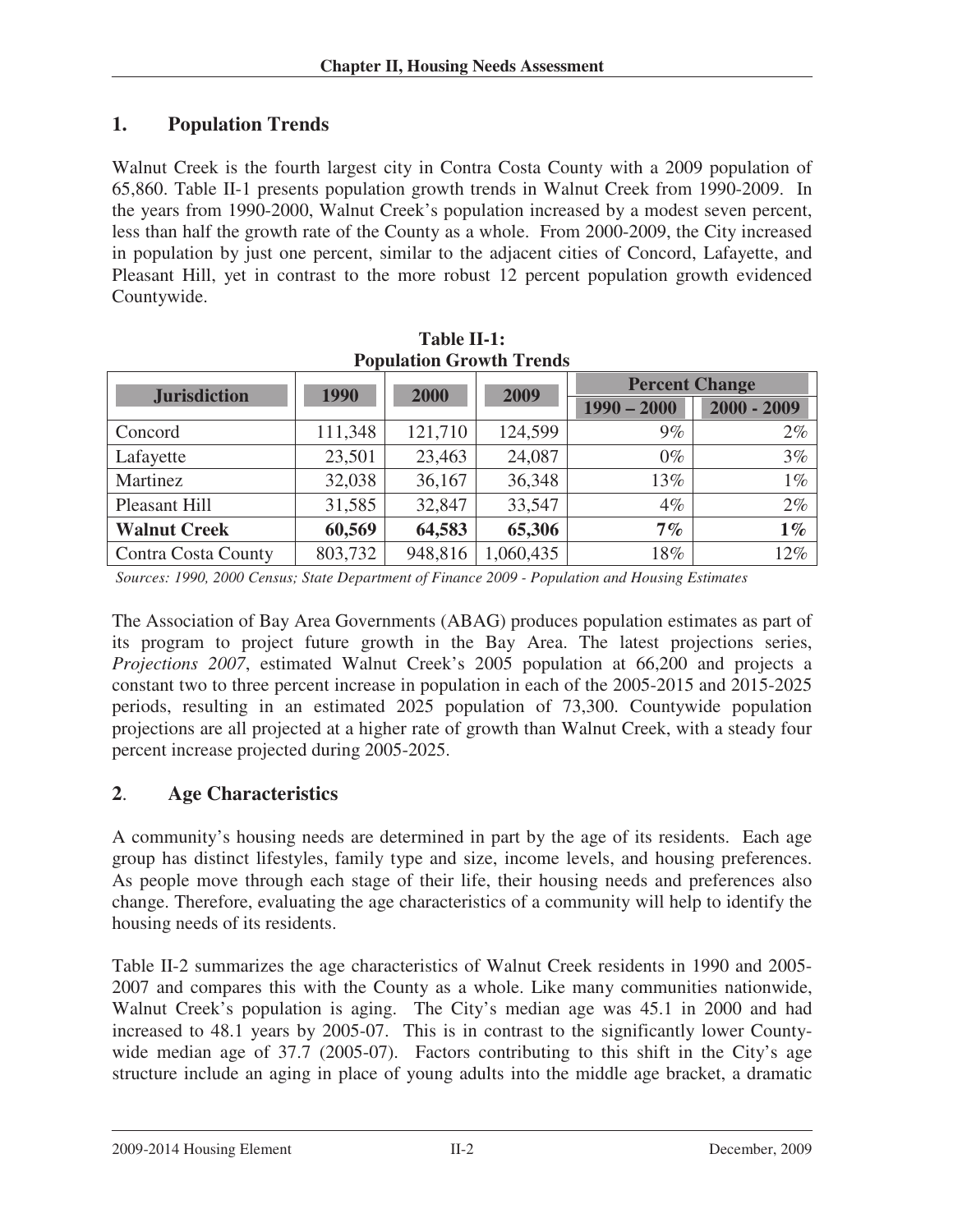increase in the number of seniors, and a decline in the number of new young adults and families moving into the community.

 **Table II-2:** 

| <b>Age Characteristics and Trends</b> |                |                |                |                |                                       |
|---------------------------------------|----------------|----------------|----------------|----------------|---------------------------------------|
|                                       | 1990           |                | 2005-2007      |                | <b>Contra</b>                         |
| <b>Age Groups</b>                     | <b>Persons</b> | <b>Percent</b> | <b>Persons</b> | <b>Percent</b> | Costa<br><b>County</b><br>$(2005-07)$ |
| Preschool Age (Ages 0-4)              | 2,629          | $4\%$          | 2,388          | $4\%$          | $6\%$                                 |
| School Age (5-17)                     | 7,314          | $12\%$         | 8,010          | 12%            | 18%                                   |
| College Age (18-24)                   | 4,513          | 8%             | 4,883          | 8%             | $9\%$                                 |
| Young Adults (25-44)                  | 18,493         | 32%            | 14,505         | 22%            | 27%                                   |
| Middle Age $(45-64)$                  | 13,804         | 24%            | 18,912         | 29%            | 27%                                   |
| Senior Adults $(65+)$                 | 11,823         | 20%            | 16,370         | 25%            | 12%                                   |
| <b>Total</b>                          | 58,576         | $100\%$        | 65,068         | 100%           | 100%                                  |

 *Sources: 1990 Census, 2005-2007 American Community Survey* 

 In the years from 1990 to 2005-07, the number of middle age adults (45 to 64) in Walnut Creek increased by 37 percent, becoming the largest segment (29%) of the City's population. The City also experienced a significant 38 percent increase in its senior population during this period, with one-quarter of City residents now over the age of 65. In contrast, the City has seen a sizable decline in the number of young adults (25 to 44) over the past 15 years, decreasing from 32 to 22 percent of the population.

 These trends in the age structure of Walnut Creek's population have several implications for housing. As the children of middle age adults leave home, many of these people may begin to consider moving into smaller dwellings, such as townhomes, with more limited maintenance requirements. The need for specialized senior housing, such as active adult communities and assisted living facilities, will increase with the continued growth in the City's senior and "frail elderly" population (age 75+). And if the City wants to ensure new young families can move into the community, additional affordable housing opportunities for families will be critical.

#### **3. Race and Ethnicity**

 The Bay Area has been gradually changing in the racial and ethnic composition of its population. These changes have implications for housing needs to the extent that different groups may have different household characteristics, income levels, and cultural backgrounds that may affect their needs and preferences for housing.

 Walnut Creek, like most Bay Area communities, has also experienced gradual changes in its racial make-up. While White residents continue to comprise the largest racial/ethnic group at 77 percent, their share of the population has decreased steadily over the past two decades, while the other racial groups have grown in both size and proportion. Among the four major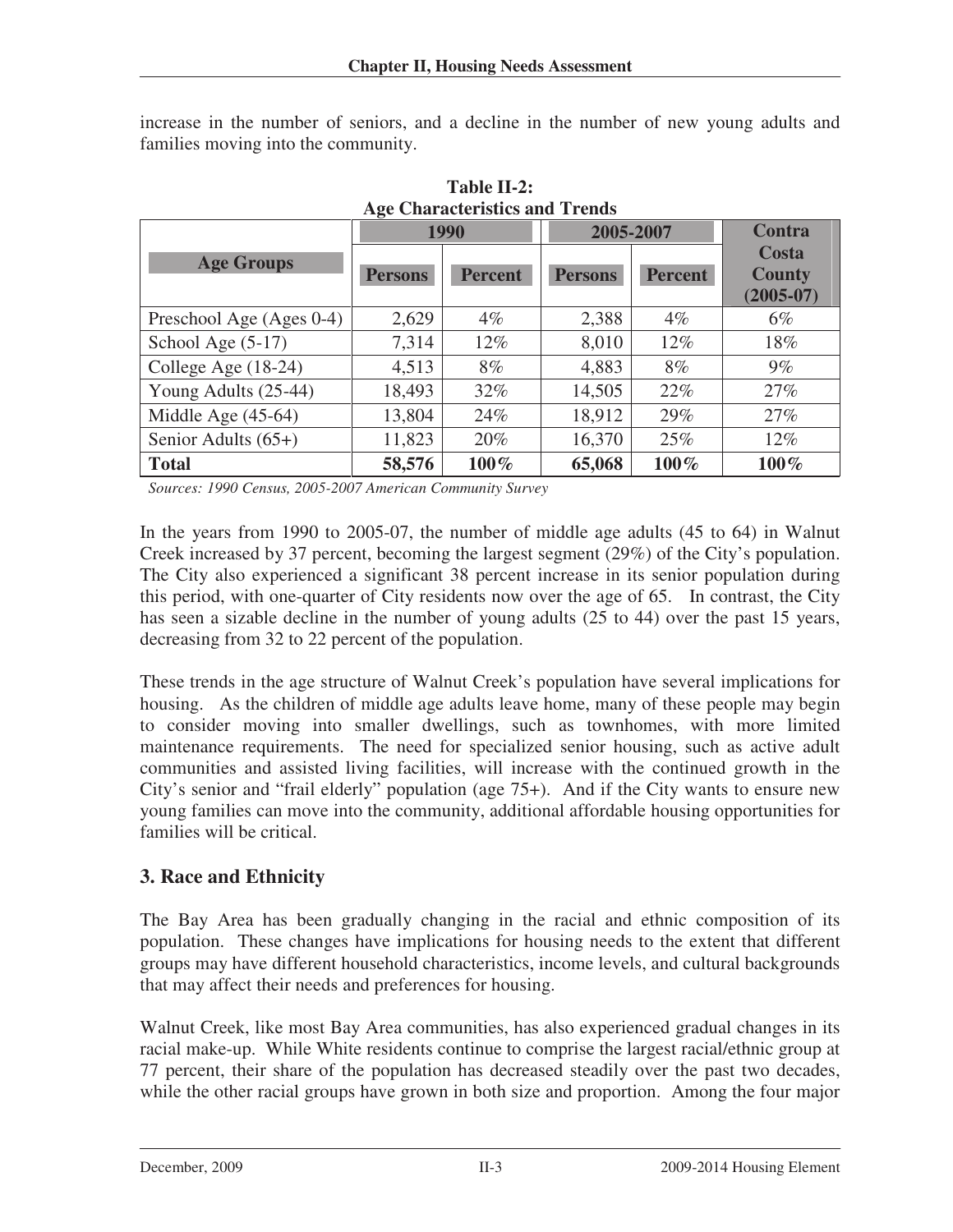race/ethnic groups, the largest percentage increase in population from 1990 to 2005/07 was attributable to Asians (65%), followed by Hispanics (32%). As shown in Chart II-3, the Asian share of the population increased from 9% to 14%, and the Hispanic share grew from 11% to 13%. The number of residents in the "Other Race" category grew dramatically in large part because, unlike prior census efforts, the 2000 Census allowed respondents to identify themselves as members of more that one racial group. Despite Walnut Creek's increasing diversity, the City remains far less ethnically diverse than the County as a whole.

| Race and Ethnic Composition |                |                |                |                |                                           |
|-----------------------------|----------------|----------------|----------------|----------------|-------------------------------------------|
|                             | 1990           |                | 2005-2007      | <b>Contra</b>  |                                           |
| <b>Race / Ethnicity</b>     | <b>Persons</b> | <b>Percent</b> | <b>Persons</b> | <b>Percent</b> | Costa<br><b>County</b><br>$(2005 - 2007)$ |
| White                       | 52,938         | 87%            | 50,111         | $77\%$         | 52%                                       |
| Asian/Pacific Islander      | 3,980          | 7%             | 7,784          | $12\%$         | $13\%$                                    |
| Hispanic                    | 2,869          | $5\%$          | 4,730          | 7%             | 22%                                       |
| <b>Black</b>                | 618            | $1\%$          | 1,122          | $2\%$          | 9%                                        |
| Other Race *                | 164            | $\leq 1\%$     | 1,321          | $2\%$          | $4\%$                                     |
| <b>Total</b>                | 60,569         | $100\%$        | 65,068         | $100\%$        | 100%                                      |

 **Table II-3: Race and Ethnic Composition** 

 *Sources: 1990 Census, 2005-2007 American Community Survey.* 

 *\*The "other race" category includes two or more races.*

The student population in Walnut Creek has diversified as well. An examination of recent enrollment data for local schools in the Walnut Creek Elementary School District indicates that minorities comprise a growing portion of the student population.<sup>2</sup> In academic year 2007/08, a total of 22 percent of the student population in Walnut Creek was comprised of Asians (10%), Hispanics (9%), and Blacks (3%), similar to the incidence of these racial/ethnic groups in the City's population as a whole. In contrast, minorities comprise 48 percent of the student population Countywide.

#### **4. Employment Characteristics**

#### **Resident Employment**

Education and employment also have an important impact on housing needs to the extent that different jobs and income levels determine the type and size of housing that a household can afford. The State Employment Development Department estimates that as of December 2008, 35,400 Walnut Creek residents were in the labor force, with 5.1 percent unemployment, compared to a countywide unemployment rate of 7.6 percent and a statewide rate of 9.1 percent. California's unemployment has risen 3.2 percentage points from one year ago, reflective of the current economic recession.

 $\overline{a}$ <sup>2</sup> Data was compiled from the Education Data Partnership website (*[http://www.ed-data.k12.ca.us/](http://www.ed-data.k12.ca.us)*)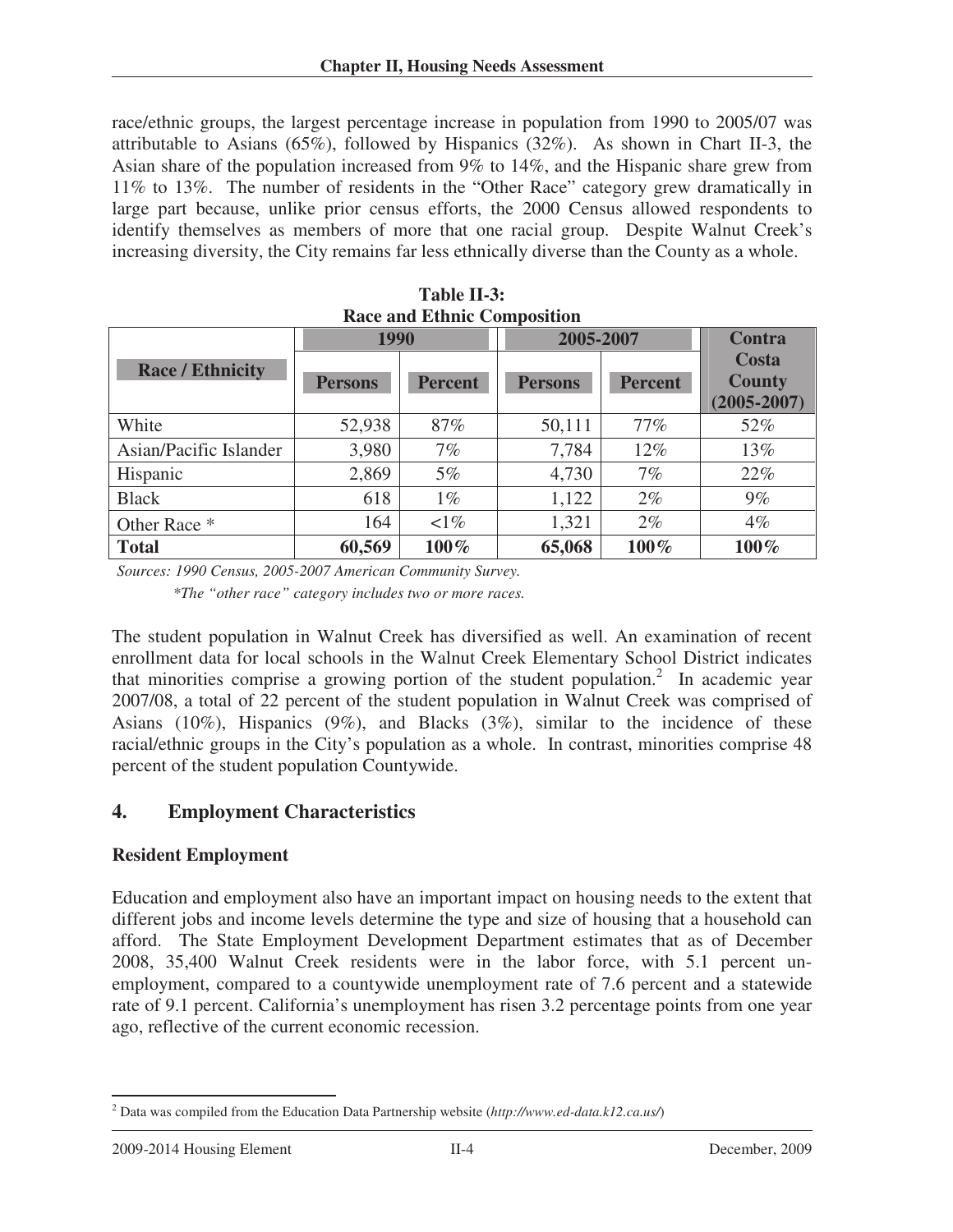In general, Walnut Creek residents are highly educated; over half of the residents have a college or graduate degree while one-quarter have at least some college education (Figure II-1). The occupations held by Walnut Creek residents also reflect the highly skilled, educated population.



 Table II-4 describes the types of occupations held by Walnut Creek residents. Approximately 85 percent of residents are employed in either managerial/professional occupations (56%), or sales/technical/administrative occupations (28%). Relatively higher paying jobs are in both categories, except for certain sales positions, translating into higher incomes for the residents engaged in these activities. The number of residents employed in managerial/professional positions increased by 20 percent from 1990 to 2005-07. In contrast, there were noticeable declines in the number of residents engaged in the occupational categories of sales/technical/administration and production/ transportation/repair.

| енирго унили в топил                     |                |                |                |                |  |
|------------------------------------------|----------------|----------------|----------------|----------------|--|
| <b>Occupations of Residents</b>          | 1990           |                | 2005-2007      |                |  |
|                                          | <b>Persons</b> | <b>Percent</b> | <b>Persons</b> | <b>Percent</b> |  |
| Managerial / Professional                | 14,093         | 45%            | 16,878         | 56%            |  |
| Sales, Technical, Admin.                 | 11,147         | 36%            | 8,393          | 28%            |  |
| <b>Service Occupations</b>               | 2,419          | 8%             | 2,748          | $9\%$          |  |
| Production/Transportation/<br>Repair     | 1,852          | 6%             | 1,093          | 3%             |  |
| Construction/ Extraction/<br>Maintenance | 1,353          | $4\%$          | 1,257          | $4\%$          |  |
| Farming, Forestry, Fishing               | 199            | $1\%$          | 17             | $\leq$ 1%      |  |
| <b>Total</b>                             | 31,063         | 100%           | 30,386         | 100%           |  |

 **Table II-4: Employment Profile** 

 *Sources: 1990 Census, 2005-2007 American Community Survey.* 

#### **City Employment Base**

 Walnut Creek serves as a major employment center for Contra Costa County and the San Francisco Bay Area. ABAG estimates Walnut Creek's 2005 employment at 54,830 jobs. Financial and Professional Service jobs along with Health, Education and Recreational Service industries comprise 68 percent of the City's jobs, followed by Retail (13%) and Manufacturing/ Wholesale/ Transportation (8%).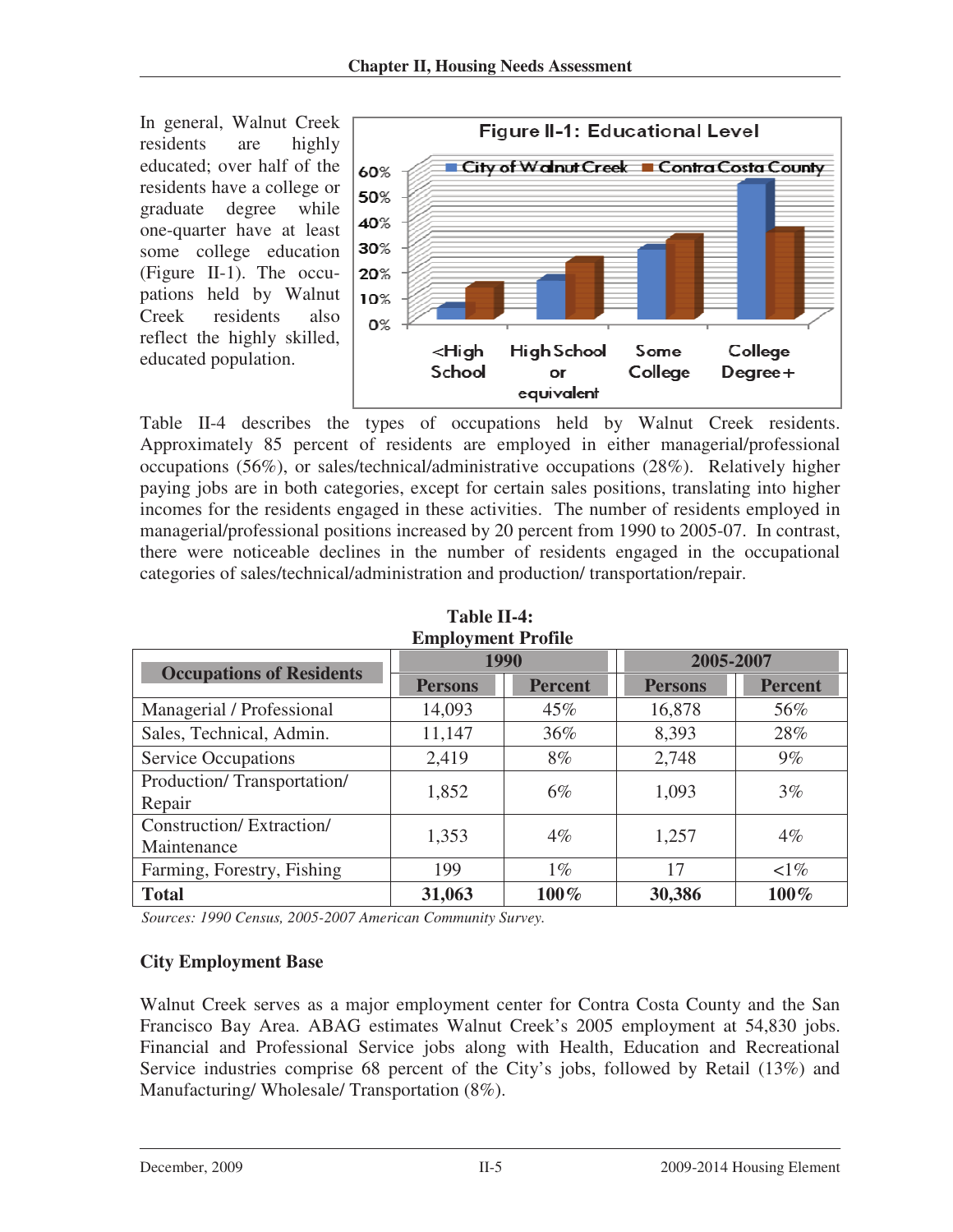In 2007, ABAG projected Walnut Creek's employment to grow to 58,410 by 2015, reflecting a seven percent increase from 2005-2015, about half the increase in jobs projected Countywide. However, the lasting impacts of the current economic recession have not been factored into these projections and remain to be seen over the next several years.

Despite the strength of Walnut Creek's professional and health care sector, many of the workers who make up the diversity of Walnut Creek's workforce earn limited incomes and are priced out of the local housing market. Based on 2008 Occupational Wage data for Contra Costa County, occupations earning very low, low, and moderate incomes include key members of the Walnut Creek community, such as the example occupations presented in Table II-5. Traditionally, moderate-income professions have included teachers, police officers, fire fighters, and nurses. Because of high housing prices in Walnut Creek and surrounding areas, many of these professionals must live farther away where homes are less costly and with longer commute distances to their place of work.

| Table II-5:                                                                                       |                       |                                           |  |  |
|---------------------------------------------------------------------------------------------------|-----------------------|-------------------------------------------|--|--|
| <b>Employment Profile</b>                                                                         |                       |                                           |  |  |
| Very Low Income Occupations (<\$30,150 annual wage)                                               |                       |                                           |  |  |
| Home Health Aides                                                                                 | ⋗                     | <b>Security Guards</b>                    |  |  |
| <b>Childcare Workers</b>                                                                          | ➤                     | Waiters/Waitresses                        |  |  |
| Paramedics                                                                                        |                       | Retail Salesperson                        |  |  |
| Cashiers                                                                                          | $\blacktriangleright$ | Hairstylists                              |  |  |
| <b>Janitors</b>                                                                                   |                       | <b>Ambulance Drivers</b>                  |  |  |
| Low Income Occupations (\$30,150 - \$46,350 annual wage)                                          |                       |                                           |  |  |
| <b>Preschool Teachers</b><br>⋗                                                                    | ➤                     | Office & Administrative Support           |  |  |
| <b>Postal Mail Carriers</b>                                                                       | $\blacktriangleright$ | Machinists                                |  |  |
| Bookkeeping, Accounting Clerks                                                                    | ≻                     | <b>Chemical Technicians</b>               |  |  |
| <b>Bus Drivers</b>                                                                                | $\blacktriangleright$ | <b>Electronic Engineering Technicians</b> |  |  |
| Reporters<br>➤                                                                                    |                       | <b>Clerks</b>                             |  |  |
| Median Income Occupations (\$46,350 - \$60,300 annual wage)                                       |                       |                                           |  |  |
| Family/School Social Workers                                                                      | ➤                     | <b>Social Workers</b>                     |  |  |
| Kindergarten Teachers<br>➤                                                                        | ➤                     | <b>Post Secondary Teachers</b>            |  |  |
| Paralegals/Legal Assistants                                                                       | ➤                     | <b>Graphic Designers</b>                  |  |  |
| <b>Biological Technicians</b>                                                                     | ➤                     | <b>Advertising Sales Agents</b>           |  |  |
| <b>Real Estate Sales Agents</b>                                                                   |                       | Carpenters                                |  |  |
| Source: Occupational Employment Statistics (2008 – $Ist$ Quarter), www.labormarketinfo.edd.ca.gov |                       |                                           |  |  |

Employment trends affect planning for housing. If a city does not have enough housing units

 to house the workers employed in the city, the cost of housing is increased as people compete for the limited number of units. Workers who lose out in that competition must find housing elsewhere and commute to work, increasing traffic congestion on major freeways and arterials, and contributing to air quality degradation. As a means of mitigating the impact of job growth on the demand for affordable housing, Walnut Creek has adopted a commercial